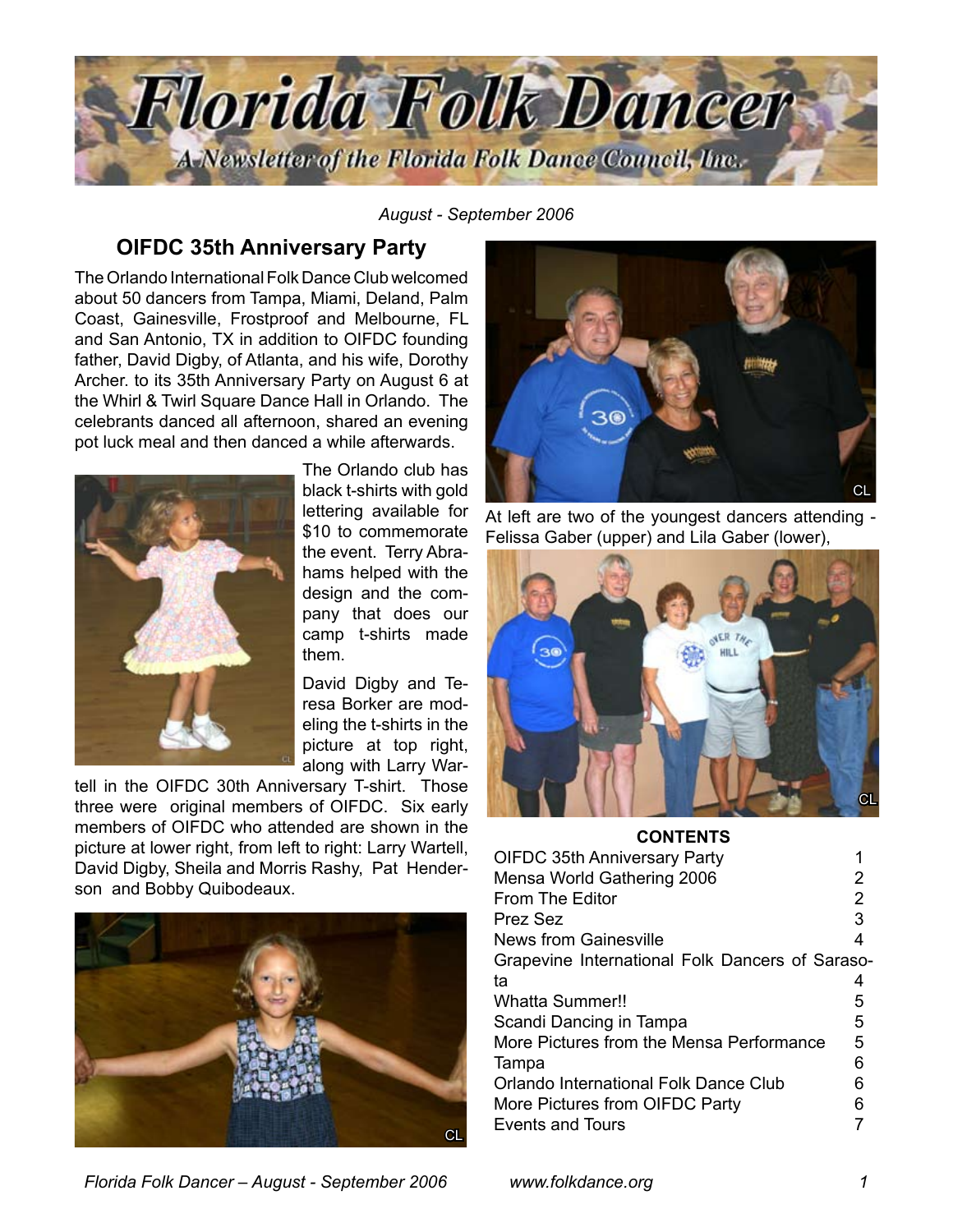# **Mensa World Gathering 2006**

### by Pat Henderson

On August 10, fifteen members of FFDC danced for the Mensa World Gathering at the Disney Coronado Springs Resort in Orlando. Those dancing were (l to r in photo at right) Bobby Quibodeaux, Ann Robinson, Joe Birkemeier, Dorothy Archer, Dan Lampert, Judith & Ernesto Baizan, Pearl & Jerry Roth and Pat Henderson and (not in picture) David Digby, Terry Abrahams, Virginia Marszal, Caroline Lanker, and Larry Wartell.

Mensa chose Orlando for the site of its six day celebration of its diamond anniversary (60th).The conference was attended by 2300 people from all over the world. Most were Mensans and some were family members of Mensans.

David Digby and I coordinated the folk dance program which was an hour in the morning and a thirty minute show during the evening entertainment after the international buffet.

After our morning demonstration, our entire audience participated in our teaching session. They were very enthusiastic and some of our dancers said that they were the best audience and participants that they had ever seen.

I heard so many positive responses even into Friday and Saturday. We must have made a good impression since two or three of my folk dance directories disappeared at the morning program.

The time between the folk dancing found some of our dancers taking part in a Scottish dance workshop by a dancer from Scotland, of course! The dancers could go to any of the meetings scheduled or schmooze in the large hospitality room with food, beer and wine and lots of Mensans. Some of us went





to the gigantic pool with a Mexican pyramid replica complete with a slide. Yes, Terry and I went down the slide! Over all, a great day was had by all!

Photos at lower left are: Terry et al in Hole in the Wall at the evening performance and the Baizans, in Norwegian costume, performing the Norwegian Telespringar.

# **From The Editor**

The dog days of August certainly were a hot time for dancing in Orlando - between the OIFDC 35th anniversary party on August 6 and two Mensa performances on August 10 (with a rehearsal on the 9th at Bobby and Pat's house). Both events brought out dancers from all over Florida and beyond.

Dancing for Mensa was really fun and interesting. The audiences were appreciative and people didn't have to be coaxed to get up and dance with us. Pat had picked some really good dances for audience participation and everyone seemed to catch on quickly. The evening show ended wth David Digby leading a dancing line out into the audience.

I attended the Scottish dance class; those dances (although easy) were tough for beginners. It seemed even the highly intelligent Mensans couldn't all understand the figures --or maybe it was the Scottish accent of the teacher.

Another Mensa session I attended was a belly dancing lesson. It was a real workout for an hour. Later I had sore muscles where I didn't even know I had muscles! The lesson included a "folkloric" Egyptian dance. Now, that was something I could do.

At the evening program the belly dancer performed a pretty spectacular show that included dancing with swords on her head. She had some audience participation, too - the same Egyptian dance she had taught in the afternoon.

- Caroline Lanker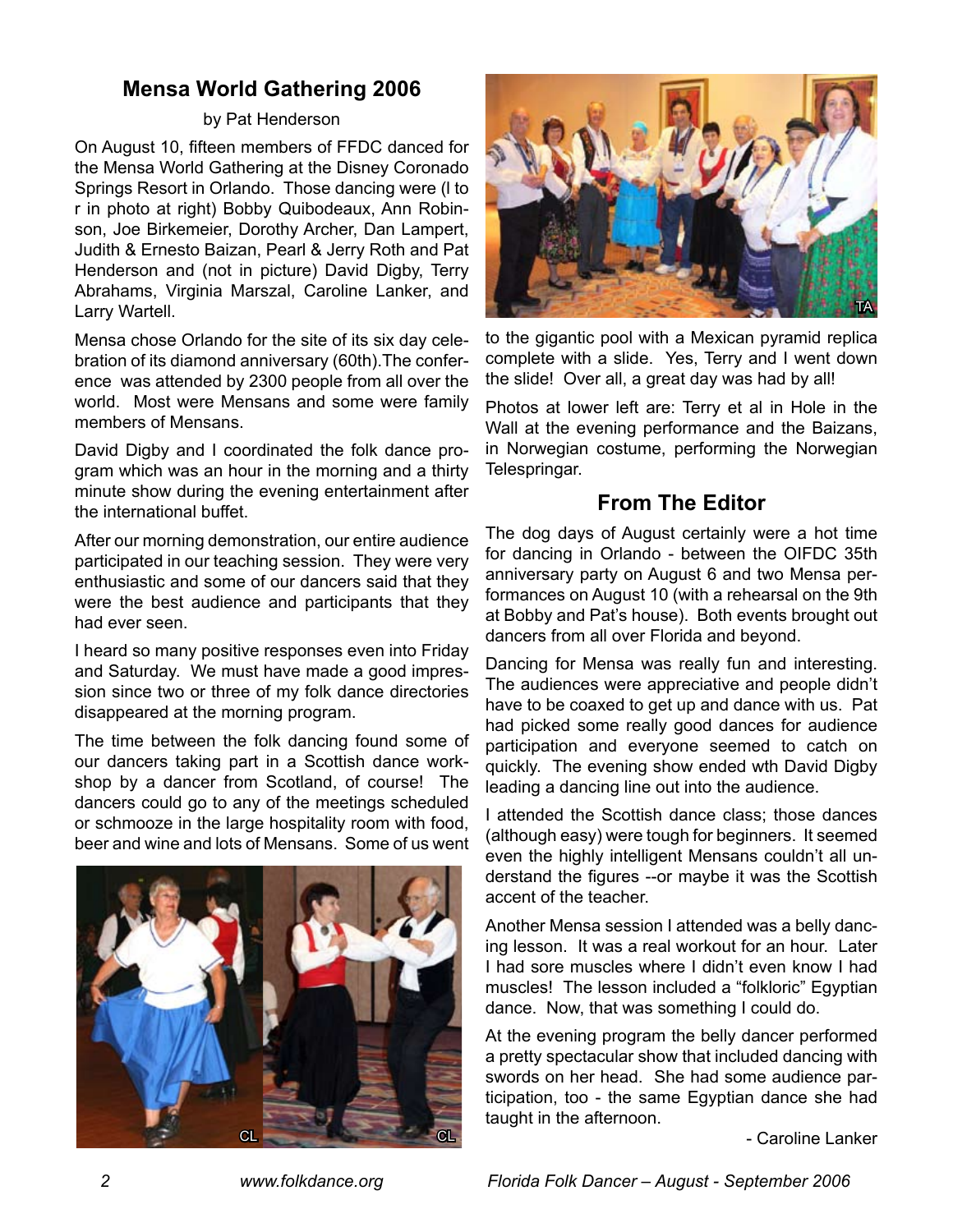## **Prez Sez**

I don't know whether to talk about China and Tibet in my pres sez or Tampa sez, but I had an absolutely terrific time! We were a total of 5, quite compatible, although we eventually turned into a couple and a 3-some – Jodi and I with adorable guy who had a wife at home (boo), but he was great fun to be with and an even better shopper than Jodi and I – which is nigh impossible! We flew to Beijing directly over the North Pole, which was beautiful, and saved many hours – we got there in 12, home again (from Hong Kong) in 14. We did the usual – the Great Wall, the Terracotta Soldiers, the Summer Palace, the Potapala Palace, a cave, many monasteries (and monks) which were incredible, boat rides, raft rides, plane rides, train rides; pictures of ourselves on camels, in front of palaces, at Victoria Peak. We saw fabulous shows - a Chinese opera, an acrobatic show, a Kung Fu show that knocked our socks off – more beautiful than a ballet, a Vegas type folk show, a real folk show (with some audience participation), a sound and light show that was so amazing



**Tibetan Folk Ensemble**

I bought the DVD. If it's nearly as good as the real thing, I'll bring it to camp. I bought a Tibetan shirt, waist piece, hat, but couldn't fit into the shoes, but will wear something when I come to camp. Also a fabulous hat from China that I'm having sent home and hope to bring to camp as well. Also got some good music. Had two massages. Ran across a local festival and saw a play while there – quite love $ly - we were the only white folk there - and they$ looked at us as much as we looked at them! And we took a Tai Chi lesson, which got me interested, so I bought a DVD of that too. We did a hot air balloon ride, my first (and last – it cost a lot). Needless to say we shopped 'til we dropped, ate ourselves silly (Chinese food is much better there than in the US,

and we had Yak meat in Tibet), walked forever (I lost 10 pounds) and had a magnificent time. And Beijing is the next Olympic site, so I got some fencing pins, which was quite exciting. I'm sending some pictures to Caroline, we'll see which one(s) she uses.

A gang of us performed at the Mensa World Gather-



**Terry Gone Native**

ing at Disney and had a really good time as well. I actually was awake, in spite of not finding the right time for my body. We all attended other Mensa activities and garnered friends and knowledge, both. Dan really big-bingoed in his computer area. After our evening performance, there was a salsa band, I had 4 different partners (including Dan, who is really good!) and life couldn't have been better! One was a local contra dancer that I hope to dance with again in the future!

Well, since I was gone 22 days, I have nothing else to talk about, but did I tell you I had an amazing time in China and Tibet??? Now I leave for Ruthy's camp on the 24th, and directly from there to fence in Bath, England, followed by another trip  $-$  it's too much, but somebody's got to do it! See ya! TA



**Tibetan Folk Ensemble**

*Florida Folk Dancer – August - September 2006* www.folkdance.org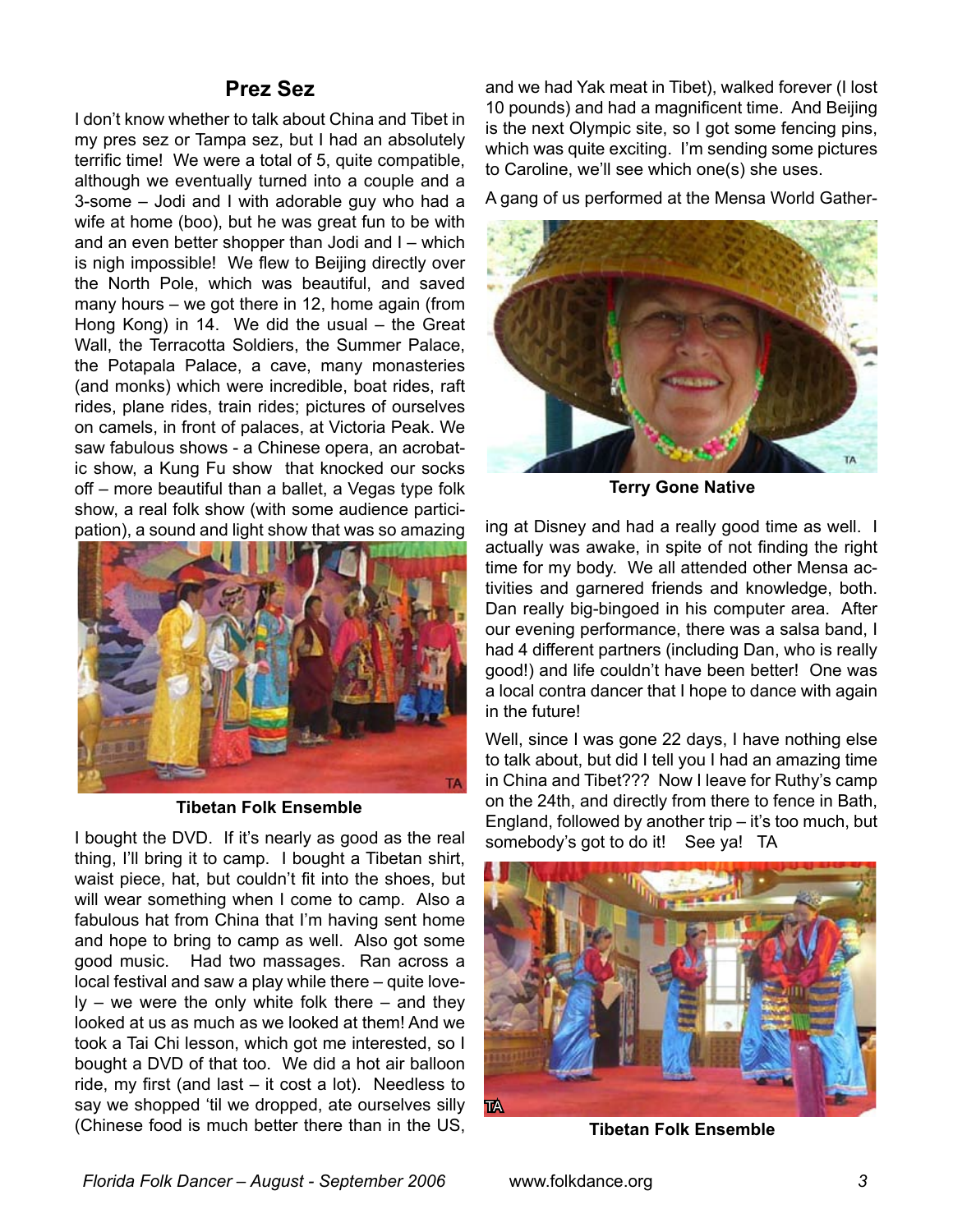# **News from Gainesville**

Well hello from North Florida's wildwood country of gators in rivers & lakes, trees & shrubs in our backyards and of course many happy go-lucky folk dance feet at 308 W University!!!!!

Now that we've settled into our spacious wooden floor dance home for over a year, we've started to attract more of the community with our constant advertising and word of mouth.

The week before last brought in a Methodist church group of 25-30 middle-high school age students. What a night of laughter and silliness!!! Anything seriously said went down the drain. What….?…… students stand and listen and learn? Who ever heard of that?

This past week, 7-8 of them returned, brought some more of their friends and a little more seriously figured out which steps were better to take in the dances. But as they did the week before, they laughed just as loudly and had a blast speaking up whenever they felt like it…

This past week also was a reunion affair with our last University of Florida Folk Dance leader, Raluca, coming back from Romania for a visit with her fiance who was graduating from UF the following day. She hasn't missed a beat and I'm sure will always keep the beat wherever she goes in her future.

Anyway, some folks have been on the move since June…Margaret just got back from Sweden, Julieta from the Netherlands, and Linda & I spent a great 10 days in Chicago dancing with Paul Collins in Millennium Park and Dit Olshan in Skokie. Boy!!! Did we eat well the whole 10 days…. Our favorite place was a Swedish breakfast place called Svea, which is in the Andersonville neighborhood. The Swedish pancakes and sausage were delicious and unusual. Great ambiance. Another place we met some friends at had over 250 Belgian beers. I didn't get a chance to try more than the one I had (I'll have to go back).

Anyway, Gary & Peg are off and running again. They headed north to Montreal and Pennsylvania for family visits first. Then they'll head to Europe and rent an apartment in Paris for 3 months. We should be getting some stories and maybe photos from them. Lucky them.

Well, no new workshops to tell about. Margaret and Stefan keep teaching the great ones from Daniel's workshop in May, John & Linda do the Polish and Serbian dances from camp and we're always ready for someone like Joyce, Julieta, Arlene Abargad, and maybe myself to go back into our collective workshop memories to dig out an oldie but goodie.

Happy trails to all of you. May you not have too many bumps in your road.

Later. Jack Seltzer



**Margaret and Arlene, giving our Gainesvillegroup a lot of joy through the dances they have taught us.**  Photo by Julieta Brambila.

# **Grapevine International Folk Dancers of Sarasota**

#### by Marie Millett

Where has the Summer gone? One good thing about its speedy exit is that means Andi will be back in four weeks (September 13). Eva Stunkel and Delores Lustig did such a good job while I was in New Mexico that they will take over August 23 when I go up to New Jersey. Last week it was great to have Barbara and Sergio (guests of the Paiges) dancing with us. We're looking forward to their move to our area. Jeff Smith from St. Pete has danced with us a couple of times lately. He had been to The Door County Folk Dance Festival in Wisconsin and met Nancy Wilusz who thoroughly enjoyed being there again.

On the illness list we've missed Lin Schlossman and now Ann Paige because of foot surgery.

I have enjoyed being back with the Scottish dancers here on Thursday nights this last month. Thanks to Caroline for keeping us up to date on all the dance activities.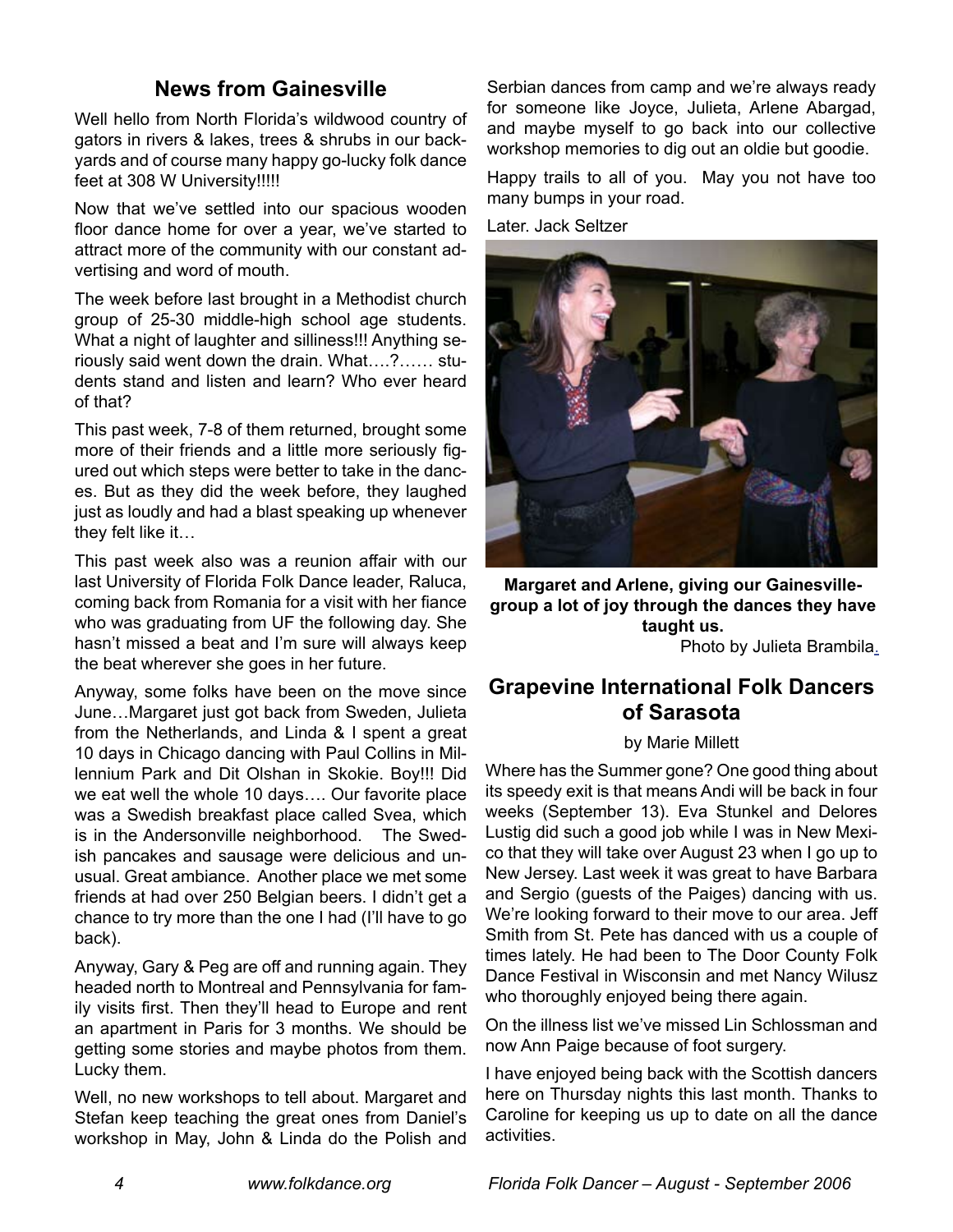### **Whatta Summer!!**

#### by Judith Baizan

It started June 8th with a couple of days in the San Francisco Bay area with friends, and then Scandia Camp Mendocino, the premier week long West Coast Scandinavian dance event. Forget the coast with its sun and crashing waves. We gather to dance and make music in the depths of a dank redwood forest where the cabins have no electricity and our towels never dry. But wonderful partners abound, and that says it all. Olaf Sem was there, and the Swedish teachers Bengt Mard and usual partner Britt-Marie brought their hometown fiddler Stefhan with them.

A bare two weeks later and I was at the not-to-bemissed eastern US Nordic Fiddles and Feet Scandinavian dance event, a couple of hours west of Washington DC. Five or six of us laughed about having been cold together at Mendocino, and now here we are together again sweating on each other at Buffalo Gap. Stefhan is here too, but not fiddling. He has met up with his woman friend and they are dancing.

Another ten days, and we show up for the Hardangar Fiddle Association of America weekend in Folklore Village, Wisconsin. Now everything is Norwegian. The same five or six of us are here too, Stefhan and friend included. We joke about it, but Stefhan is really getting good at Norwegian! For a Swedish fiddler, anyway.

Most of the five or six of us have run our course after this weekend. But not Stefhan and friend. To top off the summer they are on their way to the 8-day BAL-KAN MUSIC & DANCE WORKSHOP. Now does that sound like a great way to live or what!!





### **Scandi Dancing in Tampa**

Scandi dancing is also alive and well in Tampa - with Judith teaching. She always brings back new dances or nuances to familiar ones from all the workshops she and Ernesto attend.

Gary and I made the regular Wednesday night Scandi class last week and then attended the afternoon workshop held on Saturday, August 19. Judith really put us through our paces, as usual. The workshop was well attended, with ten people - evenly divided between men and women, for a change. In the recent past there have usually been more men than women at these workshops!

Judith generally schedules workshops about once a month. Possible upcoming dates are September 16, October 21, and November 18. If you like couple dances, this is for you! Contact Judith (see FFDC directory) or your editor for more information.

- Caroline Lanker

### **More Pictures from the Mensa Performance**



These photos show some of the colorful costumes worn by the dancers who performed at the Mensa World Congress. Top, left to right, are: Ann Robinson, David Digby, Dorothy Archer, and Joe Birkemeier. At left are Caroline Lanker, dancers in performance led by David Digby, and Virginia Marszal.

Photos in this issue were provided by Terry Abrahams (TA), Caroline Lanker (CL) and Julieta Brambila, as noted.

*Florida Folk Dancer – August - September 2006* www.folkdance.org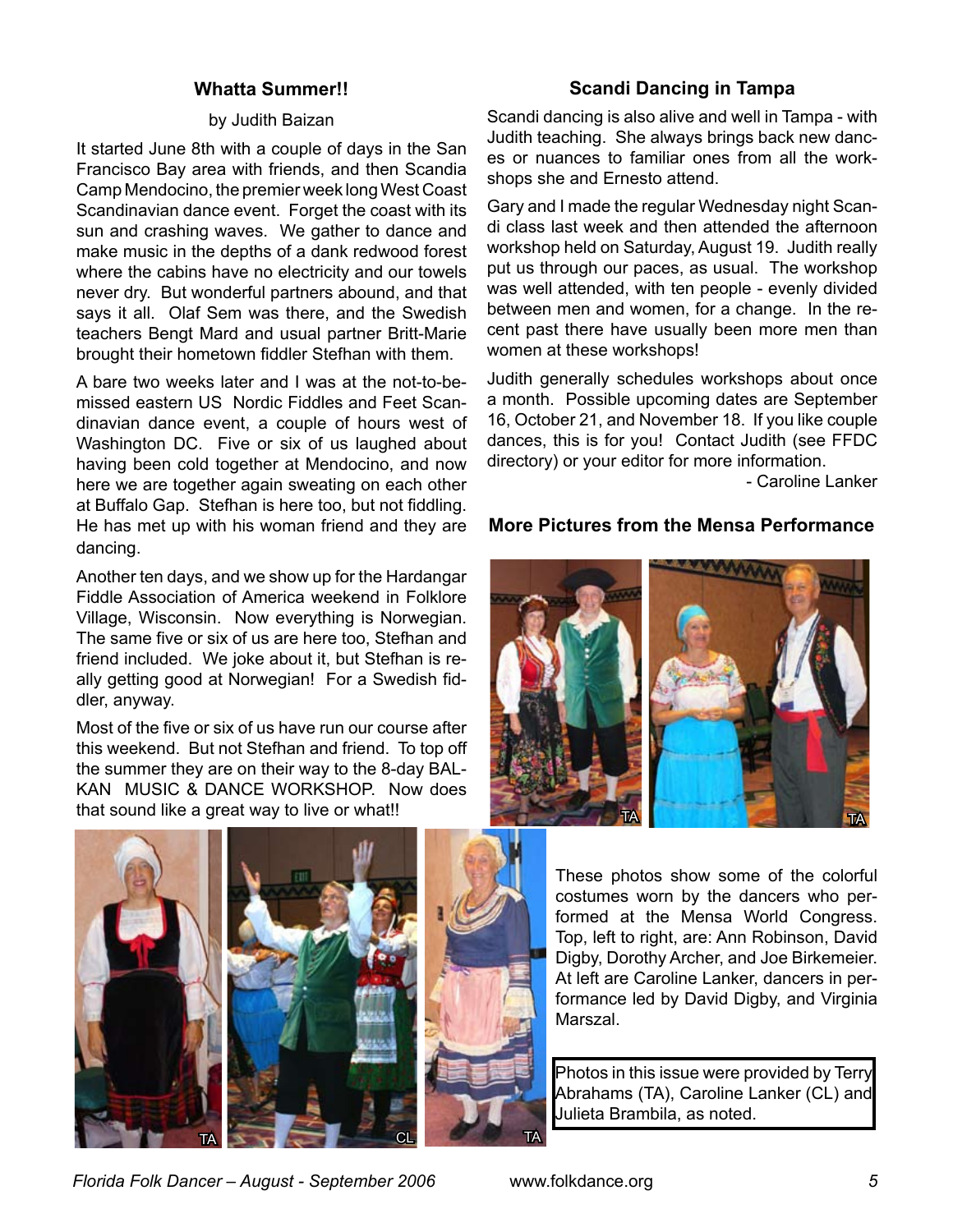## **Tampa**

#### by Terry Abrahams

Well, I spilled all the beans in my Prez Sez. We're expecting dancers back soon. Looking forward to larger Israeli and International groups. We may change locations on International – if so, look for information somewhere in this newsletter.

Ursula has finally been well enough to join us again, and it's a pleasure to have her back. She's still considering other surgery, but we don't know yet – it's complicated!

I bought a great stringed instrument for myself in China. It will hang on a wall! Also bought a violin-ish thing for Kathy, who might even try to play it! She's doing a lot of contra dances right now (playing), and the symphony starts up again soon – she finished her vacation up north just in time, finding lots of interesting stuff – like new material for quilting!

Colleen is paying me a visit this Friday on the way to her condo down south, and will come dancing with us – with her new Argentinean dance partner – she vacationed in Argentina just to dance! Folk dancers are an interesting group of people. We also see Wanda sometimes and it's always good to visit with her. I'm making this one short – I always say that and never do, but this time I am!

# **Orlando International Folk Dance Club**

#### by Pat Henderson

Even though we're in our summer hiatus, I have plenty of news to report. First, I must brag about Kelly Fagan who raced in the Danskin Disney Triathlon on Mother's Day. She was part of the "Harmonies" team as the swimmer. She ranked 63rd of the 1156 swimmers, with only one month of training. She was both stunned and amazed at her performance and wants to race again in all three parts of the triathlon.

Second, in July and August, Juanita Schockey traveled to West Virginia and then home for one day before traveling to Anchorage, Alaska, to see her daughter and family. That one day home was our club's 35th anniversary celebration on August 6 and she managed to come to the party between the unpacking and packing. (See OIFDC 35th Anniversary Party on page 1.)

We'll find out what others have been up to when our group resumes dancing on September 6.





**More Pictures from OIFDC Party**

 *www.folkdance.org Florida Folk Dancer – August - September 2006*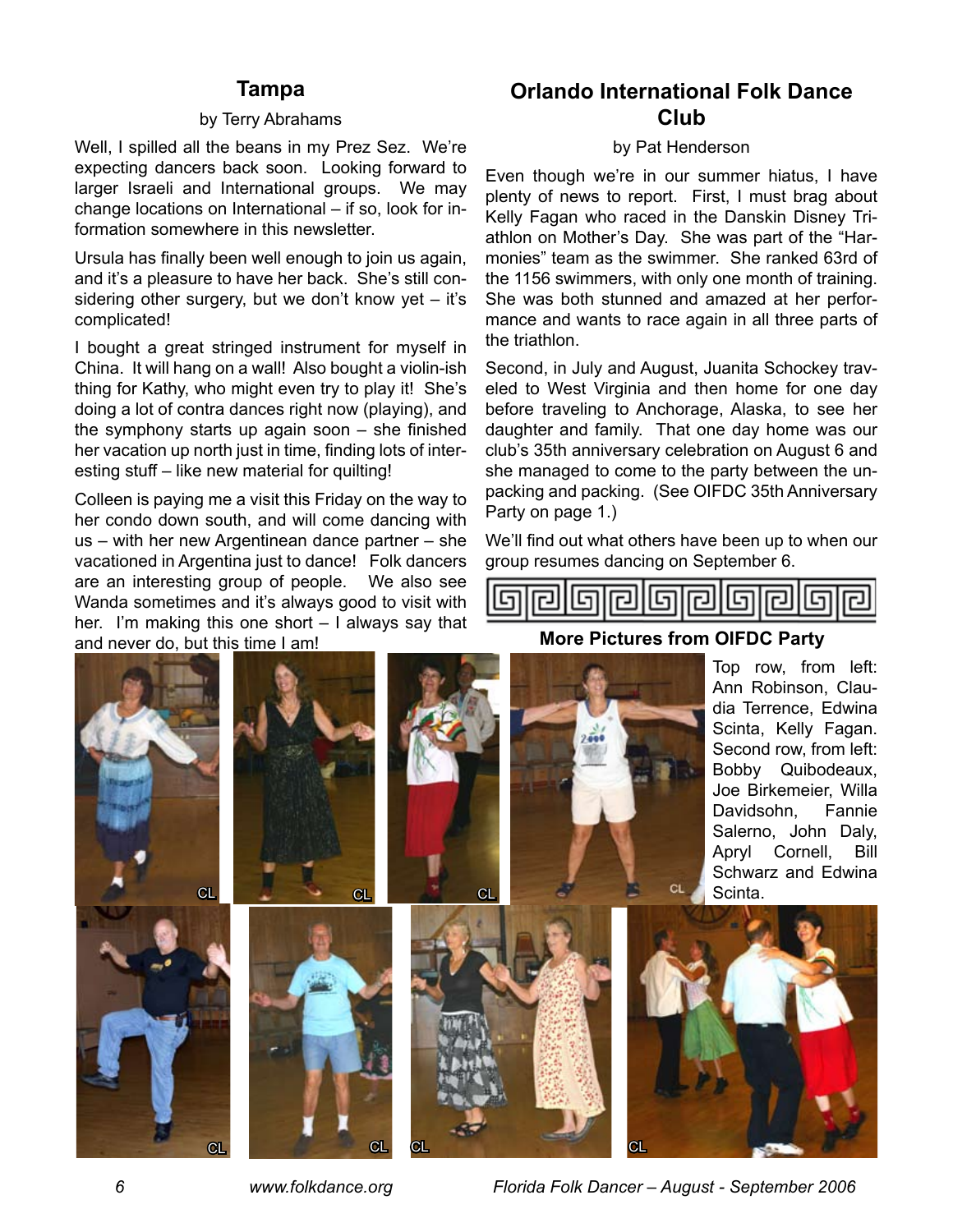# **Events and Tours September**

## **September 30 - October 1 Fall Fling**

(New Dates)

Times: Saturday Sept 30: 11:00 a.m. to 11:00 p.m. Sunday Oct 1: 9:00 a.m. to 11:00 a.m.

Place: the Community House in Melbourne Village

Cost, Saturday: \$4.00

Hosted by: the South Brevard International Dancers

Meals: Saturday noon potluck - bring a dish to share. Supper - carry-in plus leftovers.

This is a fun opportunity for Florida folk dancers to get together, share what and how they are dancing and dance old favorites that aren't done regularly in local groups.

More details and a map are available on the web site, www.folkdance.org. or contact John Daly 321-693- 2006 or Jean Murray 321-952-7025.

# **October**

## **October 6-8 Sharpes Assembly English Country Dance Weekend**

Place:Kenilworth Lodge, Sebring, Florida Price: \$105 to \$195 including lodging

Features workshops with Bruce Hamilton, president of Country Dance and Song Society, balls on Friday and Saturday evenings; music by Full Circle; and a wooden dance floor.

For more information and registration see the FFDC website, www.folkdance.org, or contact: John Daly, jdaly@palmnet.net, 321-693-2006 or Catie Geist, catiegeist@att.net, 321-427-3587.



(Graphic by Fannie Christoph Salerno)

## **October 14-27 GREECE! and the Greek Islands**

Folklore, Culture, History, Art, Music, Folk Dance, Adventure! with Jim Gold & Lee Otterholt Santorini extension: October 26-29

Depart from JFK Airport in NYC on Saturday, October 14; October 15-16 explore Athens; October 17-22 Classical Greek tour, October 23-27, Greek Island Cruise and dancing with local folk groups. Return October 27 or optional Santorini extension: October 26-28 stay in Santorini, October 29 return.

For more information and a registration form, visit Jim's website, www.jimgold.com or write Jim Gold International, Inc., 497 Cumberland Avenue, Teaneck, NJ 07666 U.S.A. (201) 836-0362, e-mail: jimgold@ jimgold.com

[Some of our FFDC dancers are planning to go on this trip - we expect a full report, with pictures of dancing when they return! - Ed]